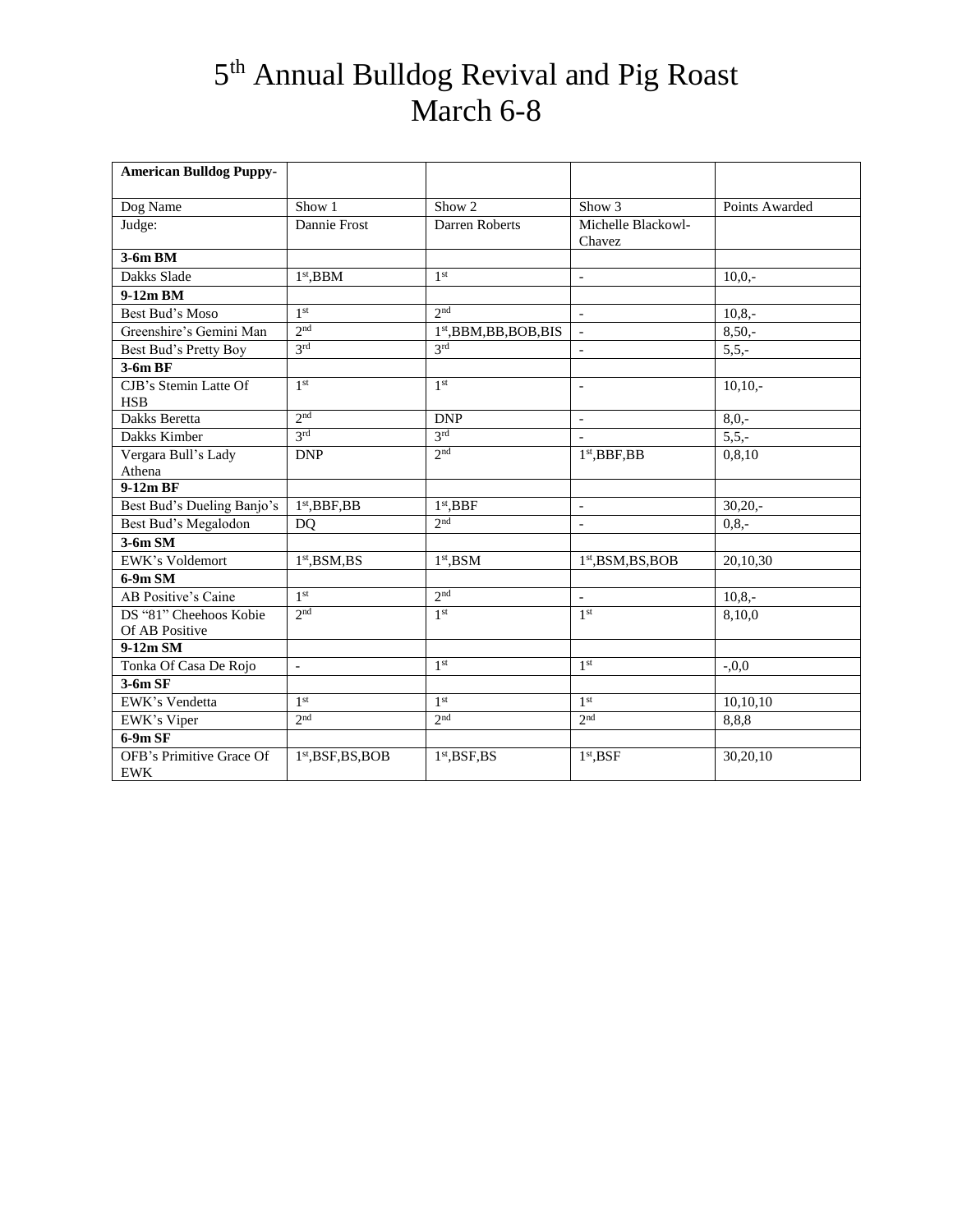| <b>American Bulldog Adult-</b>          |                                     |                                             |                                          |                  |         |
|-----------------------------------------|-------------------------------------|---------------------------------------------|------------------------------------------|------------------|---------|
| Dog Name                                | Show 1                              | Show 2                                      | Show 3                                   | Points Awarded   |         |
| Judge:                                  | Dannie Frost                        | Darren Roberts                              | Michelle Blackowl-<br>Chavez             |                  |         |
| 1-2 BM                                  |                                     |                                             |                                          |                  |         |
| Dogpound's Ruthless                     | 1st,BBM                             | 2 <sub>nd</sub>                             | $\overline{\phantom{a}}$                 | $20,8,-$         | 1xMajor |
| Doc Holiday                             | 2 <sub>nd</sub>                     | $\overline{3}$ rd                           |                                          | $8,5,-$          |         |
| Bybee's Rip Again                       | 3 <sup>rd</sup>                     | $1st$ , BBM                                 | 1 <sup>st</sup> , BBM                    | 5,20,10          | 2xMajor |
| 2-3 BM                                  |                                     |                                             |                                          |                  |         |
| Vergara Mighty Diezel                   | 1 <sup>st</sup>                     | 2rd                                         | $\overline{a}$                           | $10,5,-$         |         |
| Bybee's Tosh.2                          | 2 <sup>nd</sup>                     | 1 <sup>st</sup>                             | 2 <sub>nd</sub>                          | 8,10,8           |         |
| Masterbully/WFO Got UR<br><b>Sixx</b>   | 3 <sup>rd</sup>                     | $\overline{\phantom{a}}$                    | 1 <sup>st</sup>                          | $5, -10$         |         |
| Best Bud's Mauju Jr                     | <b>DNP</b>                          | <b>DNP</b>                                  | $\overline{\phantom{a}}$                 | $0,0,-$          |         |
| Simply Incredibles Joker's              | $\overline{\phantom{a}}$            | 2 <sup>nd</sup>                             | 3 <sup>rd</sup>                          | $-0.8,5$         |         |
| Wild                                    |                                     |                                             |                                          |                  |         |
| $1-2BF$                                 |                                     |                                             |                                          |                  |         |
| Ruff & Ready Cheyanne                   | 1 <sup>st</sup>                     | 2 <sub>nd</sub>                             | 2 <sub>nd</sub>                          | 10,8,8           |         |
| Vergara Bull's Kalina                   | 2 <sub>nd</sub>                     | 1 <sup>st</sup>                             | $1st$ , BBF, BB, BOB, BIS                | 8,10,50          | 1xMajor |
| $2-3BF$                                 |                                     |                                             |                                          |                  |         |
| Sprinkles/WFO FURB                      | 1 <sup>st</sup>                     | $\overline{\phantom{a}}$                    | 1 <sup>st</sup>                          | $10,-,10$        |         |
| OFB's Dottie The Body Of                | 2 <sub>nd</sub>                     | 1 <sup>st</sup>                             | 2 <sub>nd</sub>                          | 8,10,8           |         |
| Cowans                                  |                                     |                                             |                                          |                  |         |
| $3+BF$                                  |                                     |                                             |                                          |                  |         |
| Bybees Bisai Kaya                       | 1 <sup>st</sup> , BBF, BB, BOB, BIS | 1 <sup>st</sup> , BBF, BB, BOB, BIS         | $\overline{\phantom{a}}$                 | $40,40, -$       | 2xMajor |
| $1-2$ SM                                | 1 <sup>st</sup>                     |                                             |                                          |                  |         |
| <b>Cowans Booming Dale</b><br>WFO Adder | 2 <sup>nd</sup>                     | 1 <sup>st</sup>                             | $1st$ , BSM<br>2 <sub>nd</sub>           | 10,10,20         | 1xMajor |
| <b>EWK's Ricochet</b>                   | 3 <sup>rd</sup>                     | $\overline{\phantom{a}}$<br>2 <sup>nd</sup> | 3 <sup>rd</sup>                          | $8, -8$<br>5,8,5 |         |
| WFO Axel                                | <b>DNP</b>                          |                                             | DNP                                      |                  |         |
| 2-3 SM                                  |                                     | $\overline{\phantom{a}}$                    |                                          | $0,-0$           |         |
| Gunner Romero & Chase                   | 1 <sup>st</sup>                     | $1st$ , BSM                                 | 1 <sup>st</sup>                          | 10,20,10         | 1xMajor |
| <b>MPKennel's Octavius</b>              | 2 <sup>nd</sup>                     | 2 <sup>nd</sup>                             | 3 <sup>rd</sup>                          | 8,8,5            |         |
| <b>Cowans Buddy</b>                     | 3 <sup>rd</sup>                     | 3 <sup>rd</sup>                             | 2 <sup>nd</sup>                          | 5,5,8            |         |
| MPKennel's Fentanyl Will                | <b>DNP</b>                          | <b>DNP</b>                                  | <b>DNP</b>                               | 0,0,0            |         |
| F'ing Kill U                            |                                     |                                             |                                          |                  |         |
| $3+SM$                                  |                                     |                                             |                                          |                  |         |
| New Edens Bullvi                        | $1st$ , BSM, BS                     | 1 <sup>st</sup>                             | 1 <sup>st</sup>                          | 30,10,10         | 1xMajor |
| BBK's Alpha And Omega<br>Of Cowan's     | 2 <sup>nd</sup>                     | 2 <sup>nd</sup>                             | 2 <sup>nd</sup>                          | 8,8,8            |         |
| Xtremebulldog's Revenge<br>Of The Tank  | 3 <sup>rd</sup>                     | $\blacksquare$                              | $\overline{\phantom{a}}$                 | $5,-,-$          |         |
| $1-2SF$                                 |                                     |                                             |                                          |                  |         |
| Bybee's Crawbucks Gucci                 | 1 <sup>st</sup> , <b>BSF</b>        | 1 <sup>st</sup> , <b>BSF</b> , <b>BS</b>    | 1 <sup>st</sup> , <b>BSF</b> , <b>BS</b> | 20,30,30         | 3xMajor |
| Cowan's Mazey @ OFB                     | 2 <sup>nd</sup>                     | $\overline{\phantom{a}}$                    | <b>DNP</b>                               | $8, -0$          |         |
| WFO Barbwire 2                          | 3 <sup>rd</sup>                     | $\overline{\phantom{a}}$<br>2 <sup>nd</sup> | 2rd                                      | $5, -5$          |         |
| New Eden's Harley                       | <b>DNP</b>                          |                                             | <b>DNP</b>                               | 0, 8, 0          |         |
| Cowans Ry                               | <b>DNP</b>                          | 3 <sup>rd</sup>                             | 2 <sub>nd</sub>                          | 0, 5, 8          |         |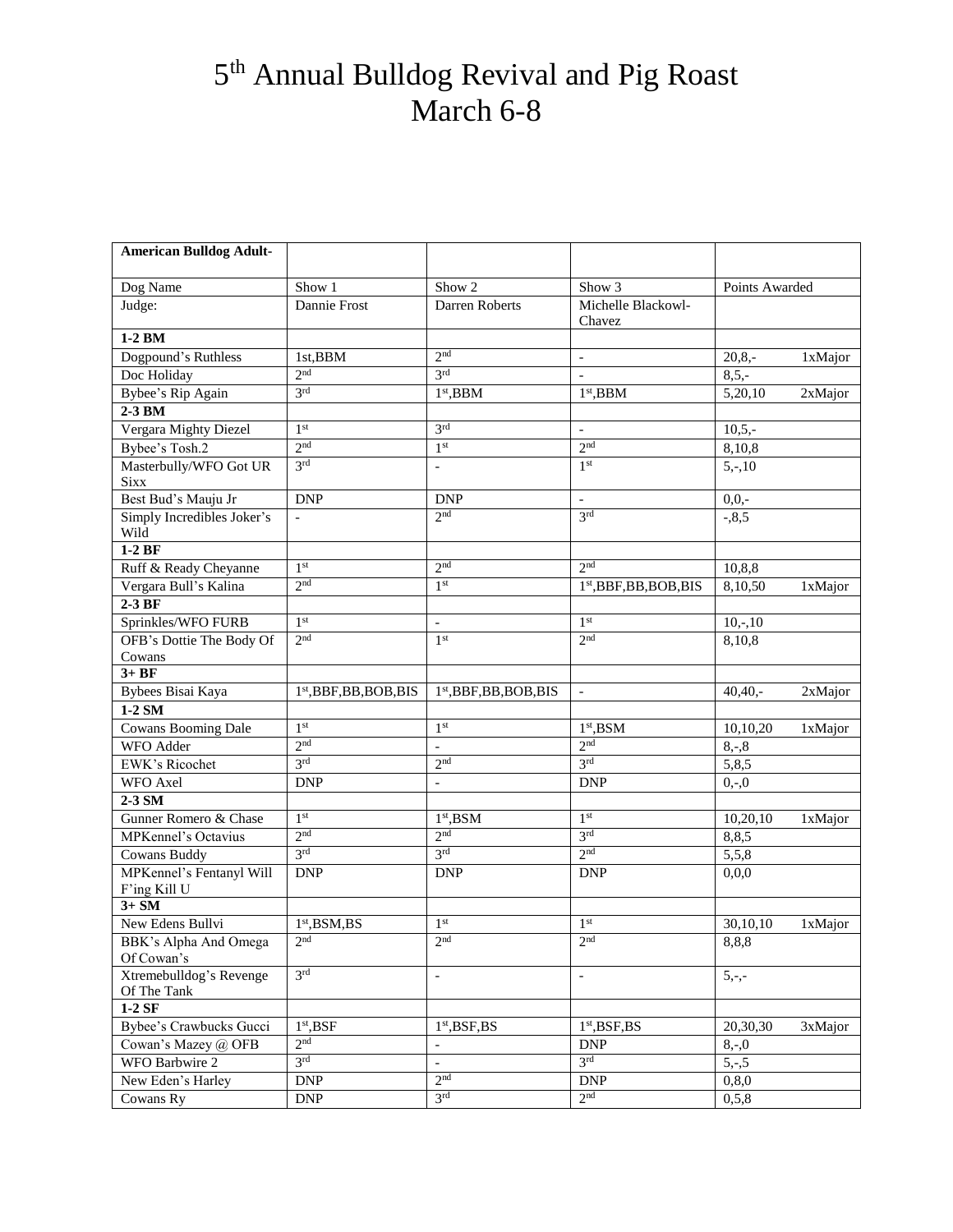| $2-3$ SF           |                 |                 |      |          |
|--------------------|-----------------|-----------------|------|----------|
| Cowan's Lucy       | -st             | 1 st            | 2nd  | 10,10,8  |
| MPKennel's Nixie   | $\gamma$ nd     | $\gamma$ nd     | 1 st | 8,8,10   |
| $3+SF$             |                 |                 |      |          |
| MPKennel's Medusas | 1 <sub>st</sub> | 1 st            | 1 st | 10,10,10 |
| <b>Black Rose</b>  |                 |                 |      |          |
| Charlie Of A.S.    | $\gamma$ nd     | 2 <sup>nd</sup> | 2nd  | 8,8,8    |

| <b>American Bulldog</b><br><b>Champion Class</b> |              |                |                    |
|--------------------------------------------------|--------------|----------------|--------------------|
| Name:                                            | Show 1-      | Show $2-$      | $Show 3-$          |
| Judge:                                           | Dannie Frost | Darren Roberts | Michelle Blackowl- |
|                                                  |              |                | Chavez             |
| <b>EWK Short Fuse</b>                            | Winner       | Winner         | <b>DNP</b>         |
| WFO/Boyd's El Chivo Of                           | <b>DNP</b>   | <b>DNP</b>     | Winner             |
| Trucha                                           |              |                |                    |
| Boyd's All That Rock N                           | <b>DNP</b>   | <b>DNP</b>     | <b>DNP</b>         |
| Roll                                             |              |                |                    |
| WFO Mississippi Leg                              | <b>DNP</b>   | <b>DNP</b>     | <b>DNP</b>         |
| Hound                                            |              |                |                    |
| Vergara Mighty Diezel                            |              |                | <b>DNP</b>         |

| <b>French Bulldog</b>                          |                          |                           |                              |                      |
|------------------------------------------------|--------------------------|---------------------------|------------------------------|----------------------|
| Name:                                          | Show 1-                  | Show 2-                   | Show 3-                      | Points Awarded       |
| Judge:                                         | Dannie Frost             | Darren Roberts            | Michelle Blackowl-<br>Chavez |                      |
| Puppy:                                         |                          |                           |                              |                      |
| $3-6m M$                                       |                          |                           |                              |                      |
| Pretty In Ink's Vegas                          | $\blacksquare$           | $1st$ .BM                 | $1st$ , BM, BOB, BIS         | $-.0,20$             |
| $3-6m F$                                       |                          |                           |                              |                      |
| Pretty In Ink's Stella Rose                    | $\bar{a}$                | 1 <sup>st</sup> , BF, BOB | $1st$ , BF                   | $-.20,10$            |
| $6-9m F$                                       |                          |                           |                              |                      |
| Medusa-Iron Maiden Von<br><b>Haus Showtime</b> | $1st$ , BF, BOB          | 1 <sup>st</sup>           | 1 <sup>st</sup>              | 0.0.0                |
| Adult:                                         |                          |                           |                              |                      |
| $1-2M$                                         |                          |                           |                              |                      |
| Amethysts If UR Not 1st<br><b>UR</b> Last      | $1st$ , BM               | $1st$ , BM, BOB           | $\qquad \qquad \blacksquare$ | $10,30,-$<br>1xMajor |
| Ruff & Ready's Ryou                            | 2 <sup>nd</sup>          | <b>DNP</b>                | <b>DNP</b>                   | 8,0,0                |
| Pretty In Ink's Huckle<br>Berry Finn           | $\blacksquare$           | 2rd                       | 2rd                          | $-5,5,5$             |
| Arma Secrata Valle Della<br>Roma               | $\overline{a}$           | 2 <sub>nd</sub>           | 2 <sub>nd</sub>              | $-0.8,8$             |
| Gold Sierra Camaro                             | $\overline{\phantom{a}}$ | $\overline{\phantom{a}}$  | $1st$ , BM, BOB              | $-,-,30$<br>1xMajor  |
| $3+M$                                          |                          |                           |                              |                      |
| <b>Quench My Thirst</b>                        | $\overline{a}$           | 1 <sup>st</sup>           | 1 <sup>st</sup>              | $-0.0$               |
| Maricolo Miracle                               |                          |                           |                              |                      |
| $1-2F$                                         |                          |                           |                              |                      |
| Amethysts Anything But<br>Ordinary             | $1st$ , BF, BOB          | $1st$ , BF                | 1 <sup>st</sup>              | 10,20,10<br>2xMajor  |
| <b>Black Widow Baby Space</b>                  | $\overline{\phantom{a}}$ | 2nd                       | 2rd                          | $-0.85$              |
| Vale Della Roma                                |                          |                           |                              |                      |
| Pretty In Ink's Willy<br>Wonka                 | $\blacksquare$           | 2rd                       | 2 <sub>nd</sub>              | $-5,8$               |
| $3 + F$                                        |                          |                           |                              |                      |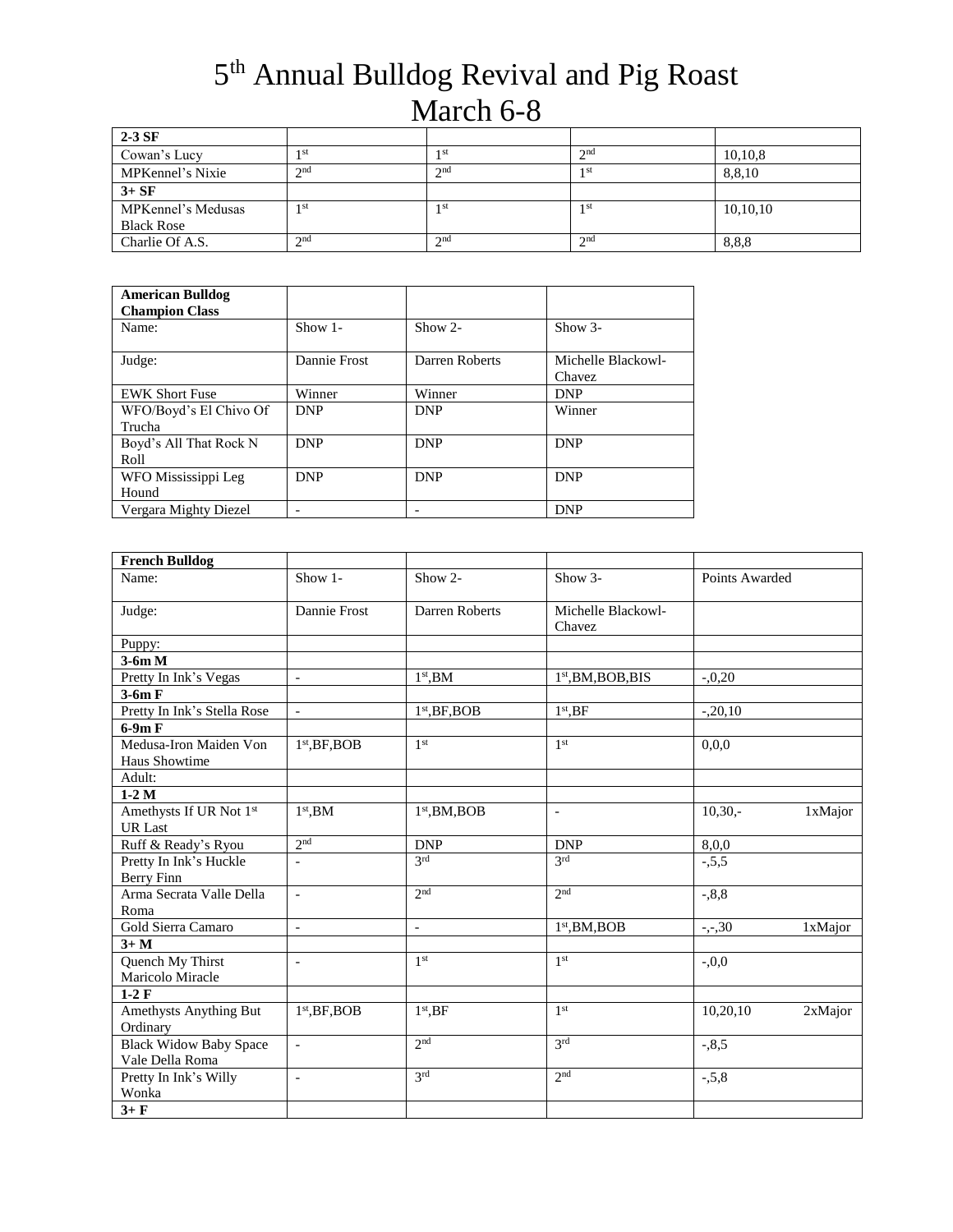| Pretty In Ink's I Dream In | $\overline{\phantom{0}}$ | ,BF | $-.0.10$ | 1 x Maior |
|----------------------------|--------------------------|-----|----------|-----------|
| Color                      |                          |     |          |           |

| <b>Staffordshire Bull Terrier</b>  |                 |                 |                              |                     |
|------------------------------------|-----------------|-----------------|------------------------------|---------------------|
| Name:                              | $Show 1-$       | $Show 2-$       | $Show 3-$                    | Points Awarded      |
| Judge:                             | Dannie Frost    | Darren Roberts  | Michelle Blackowl-<br>Chavez |                     |
| Adult:                             |                 |                 |                              |                     |
| $1-2M$                             |                 |                 |                              |                     |
| Dyna Staff Fly Me To The<br>Moon   | $1st$ .BM       | $1st$ , BM      | $1st$ , BM                   | 0.0.0               |
| $3 + F$                            |                 |                 |                              |                     |
| Xtreme's Detective Kate<br>Beckett | $1st$ , BF, BOB | $1st$ , BF, BOB | $1st$ , BF, BOB              | 3xMajor<br>10,10,10 |

| <b>Olde English Bulldogge</b> |               |                      |                    |                |
|-------------------------------|---------------|----------------------|--------------------|----------------|
| Name:                         | $Show 1-$     | $Show 2-$            | $Show 3-$          | Points Awarded |
|                               |               |                      |                    |                |
| Judge:                        | Dannie Frost  | Darren Roberts       | Michelle Blackowl- |                |
|                               |               |                      | Chavez             |                |
| Adult:                        |               |                      |                    |                |
| $1-2 \mathrm{F}$              |               |                      |                    |                |
| A Pup Name Sue Lincoln        | $1st$ .BF.BOB | $1^{\rm st}$ .BF.BOB | $1st$ .BF.BOB      | 0,0,0          |

| <b>American Pitbull Terrier</b> |                          |                          |                    |                |
|---------------------------------|--------------------------|--------------------------|--------------------|----------------|
| Name:                           | Show $1-$                | $Show 2-$                | $Show 3-$          | Points Awarded |
|                                 |                          |                          |                    |                |
| Judge:                          | Dannie Frost             | Darren Roberts           | Michelle Blackowl- |                |
|                                 |                          |                          | Chavez             |                |
| Puppy:                          |                          |                          |                    |                |
| $3-6m F$                        |                          |                          |                    |                |
| Townsend's Sexy Legs            | $1st$ , BF, BOB          | $1st$ , BF, BOB          | $1st$ , BF, BOB    | 0.0.10         |
| Hanson's APT                    | $\overline{\phantom{0}}$ | $\overline{\phantom{0}}$ | 2 <sup>nd</sup>    | $-,-,8$        |

| <b>Cane Corso</b>                                |                      |                 |                              |                |
|--------------------------------------------------|----------------------|-----------------|------------------------------|----------------|
| Name:                                            | Show $1-$            | $Show 2-$       | $Show 3-$                    | Points Awarded |
| Judge:                                           | Dannie Frost         | Darren Roberts  | Michelle Blackowl-<br>Chavez |                |
| Puppy:                                           |                      |                 |                              |                |
| $6-9mF$                                          |                      |                 |                              |                |
| Highpower's Swine<br>Suicide, I am The Storm     | $1st$ , BF, BOB, BIS | 1 <sup>st</sup> | $1st$ , BF                   | 20,0,10        |
| $9-12m F$                                        |                      |                 |                              |                |
| Foothill's She's As Cold<br>As Ice Del Highpower | 1 <sup>st</sup>      | $1st$ , BF, BOB | 1 <sup>st</sup>              | 0,10,0         |